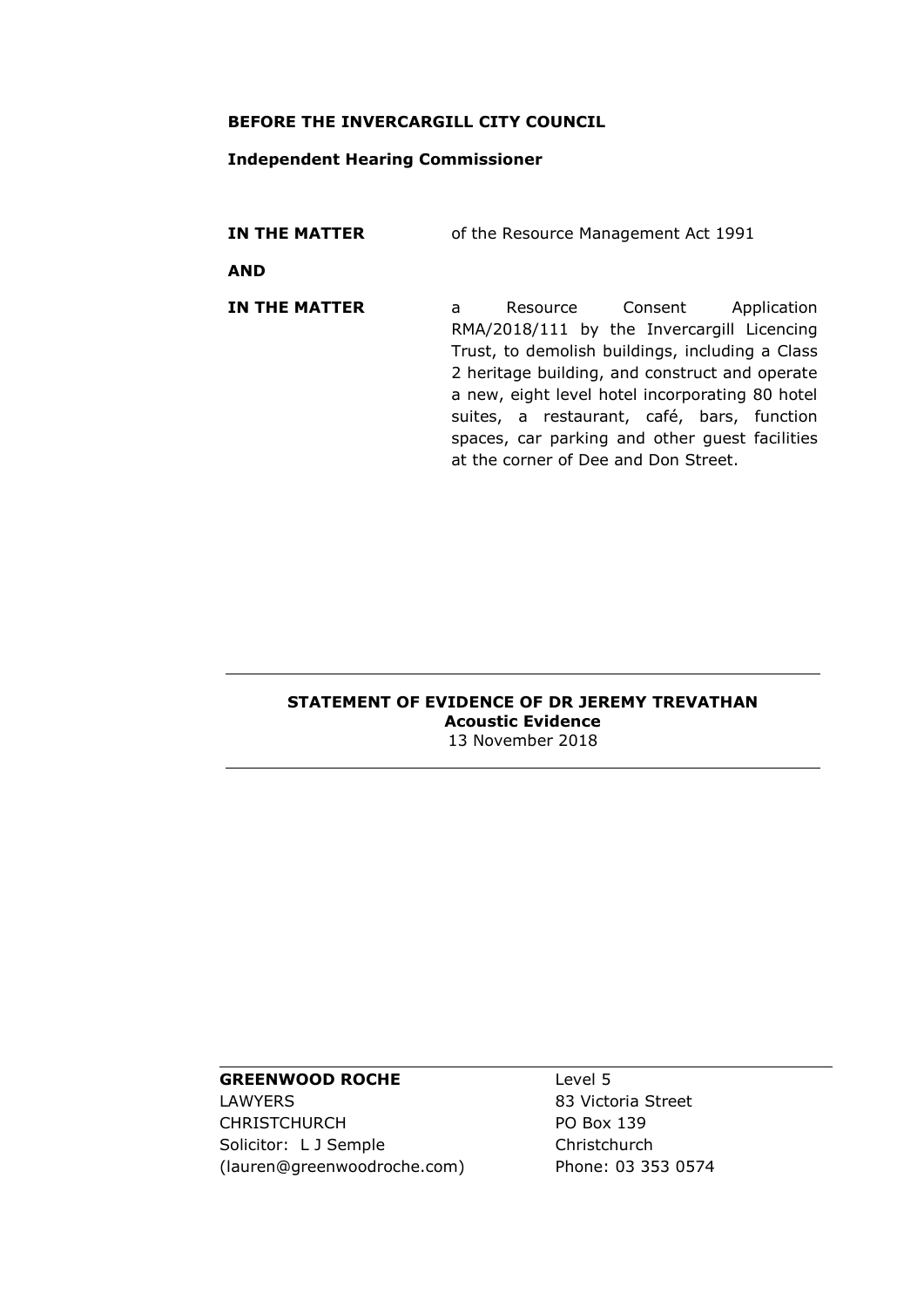## **1 QUALIFICATIONS AND EXPERTISE**

- 1.1 My name is Jeremy Trevathan. I am an Acoustic Engineer and Director of Acoustic Engineering Services Limited, an acoustic engineering consultancy based in Christchurch. I hold the degrees of Bachelor of Engineering with Honours and Doctor of Philosophy in Mechanical Engineering (Acoustics) from the University of Canterbury. I am an Associate of the New Zealand Planning Institute, and a Member of the Acoustical Society of New Zealand.
- 1.2 I have more than ten years experience in the field of acoustic engineering consultancy and I have been involved with a large number of environmental noise assessment projects throughout New Zealand. I have previously presented evidence at Council and Environment Court Hearings, and before Boards of Inquiry. I have acted on behalf of applicants, submitters and as a peer reviewer for Councils.

### **2 CODE OF CONDUCT**

- 2.1 I have read the Code of Conduct for Expert Witnesses issued as part of the Environment Court Practice Notes. I agree to comply with the code and am satisfied the matters I address in my evidence are within my expertise. I am not aware of any material facts that I have omitted that might alter or detract from the opinions I express in my evidence.
- 2.2 I have also reviewed the application documents, submissions, and Council Officer's Section 42A Report (s42A report) in relation to the noise effects.

## **3 SCOPE OF EVIDENCE**

- 3.1 This evidence will address the following matters:
	- a. a summary of the acoustic assessment;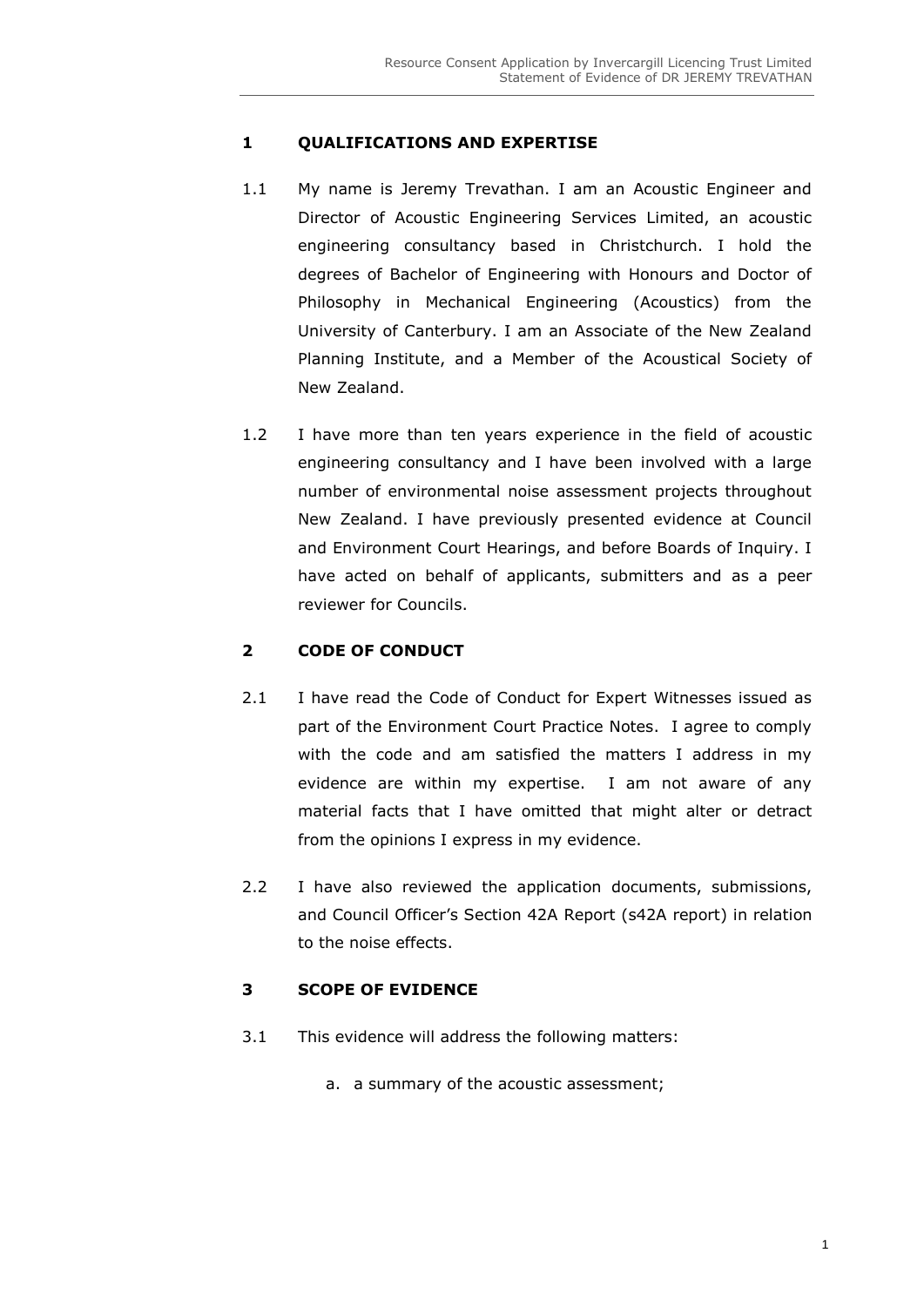- b. comments on concerns raised in submissions in respect to demolition and construction noise, and operational noise once construction is complete; and
- c. comments on the s42A report and draft conditions of consent.

### **4 SUMMARY OF FINDINGS**

- 4.1 The existing buildings on the site are to be demolished using excavators. After a hard fill base has been prepared on site, bored piles will be installed and construction of the hotel superstructure will begin.
- 4.2 I have considered the main noise sources associated with the demolition of the existing buildings.
- 4.3 During the demolition phase, key noise sources will be a 45 tonne high reach excavator for work at heights and a smaller 20 – 30 tonne excavator to assist and to load and sort waste.
- 4.4 Our assessment considered a situation where a high reach excavator fitted with a pneumatic breaker is demolishing the existing buildings. The following noise levels are expected at the residential / visitor accommodation facilities in the vicinity of the site, when this activity occurs at the worst case locations.

83 Dee Street – 82 dB  $L_{Aea}$ 

55 Dee Street – 83 dB  $L_{Aeq}$ 

76 Dee Street – 75 dB  $L_{Aea}$ 

- 4.5 This analysis indicates that noise levels may exceed 70 dB  $L_{Aeq}$ when the external facades of the building on site are to be demolished at high level. Due to the height that these works will occur, there are limited physical mitigation options.
- 4.6 I therefore recommend that the neighbours are consulted and updated on when this activity will occur. I also recommend that works are only undertaken between 0730 and 1800 hours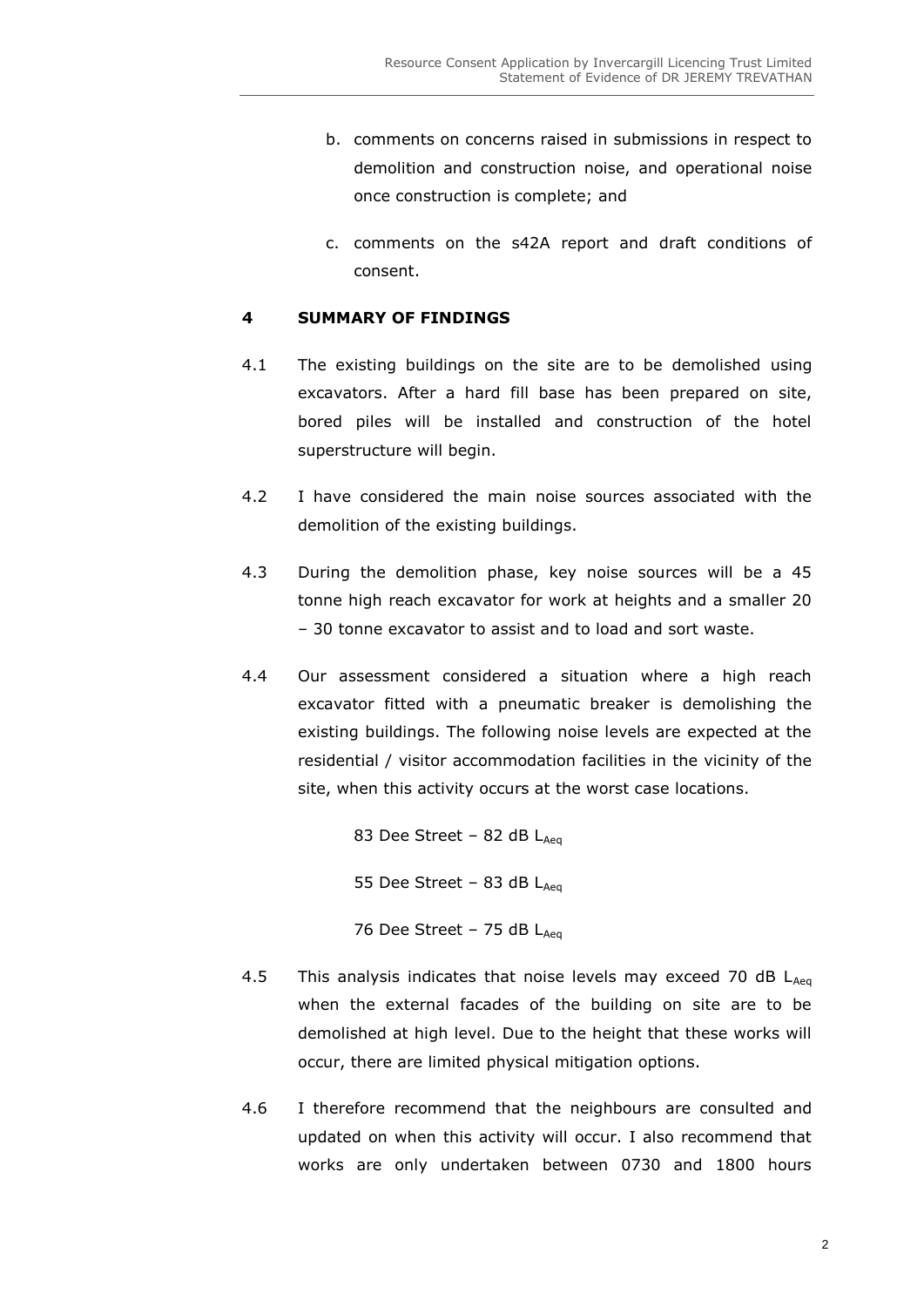Monday to Saturday so neighbours can plan around these high noise times. Conditions 7 and 11 recommended in the s42A report would be appropriate to ensure this occurs.

- 4.7 Other mitigation measures which should be implemented on site are outlined in the Demolition Management Plan as follows:
	- The use of a hydraulic jaw / crusher as the primary breaker, with a nibbler attachment only to be used where stubborn concrete needs to be weakened before breaking into truckable sizes.
	- Moving rubble 25 metres from the site boundaries before further breaking is undertaken.
	- **Fitting all mechanical plant with approved muffler devices and** ensuring that all plant and equipment is well maintained and working in accordance with the manufacturer's specifications.
	- Not leaving truck engines idling on site unnecessarily.
- 4.8 I also recommend that where practical, demolition works are staged to maximise screening from existing buildings, and that 3 metre high acoustic hoarding is installed to the north east and south site boundaries. Condition 13 recommended in the s42A report would be appropriate to ensure that appropriate screening is installed.
- 4.8 If these measures are implemented, then I consider that noise effects from demolition works will be acceptable.
- 4.9 Once the existing buildings on the site have been demolished and the rubble removed, I understand that a hard fill base will be installed over the site. During this phase, key noise generating equipment will be trucks bringing material to site, an excavator distributing the materials, and compaction equipment.
- 4.10 Our analysis shows that it is realistic for noise levels from the hardfill compaction to comply with a noise limit of 70 dB  $L_{Aea}$  at the neighbouring dwellings to the north, east and west, and at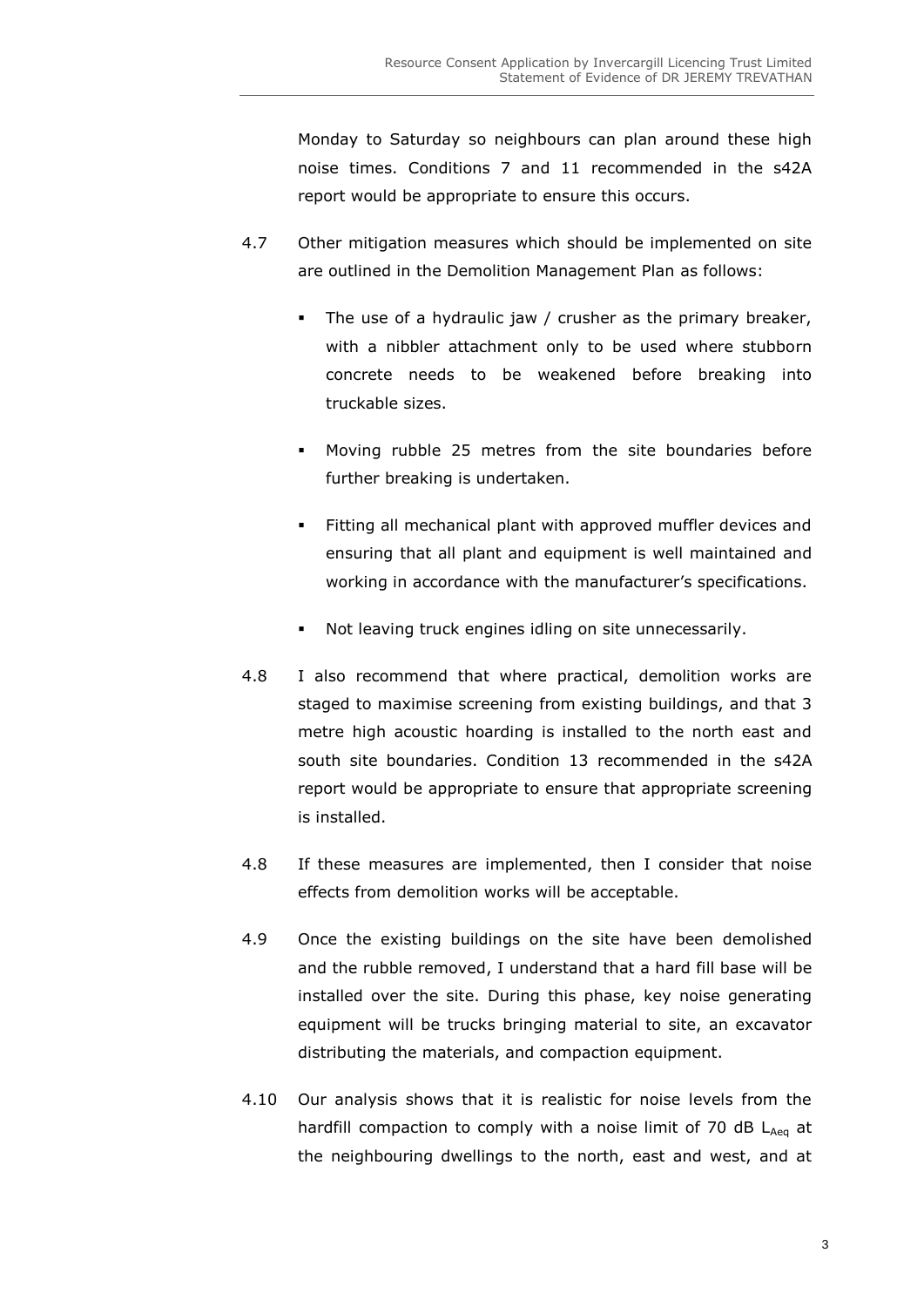the nearest window of the 55 Dee Street façade. Noise levels of 62 dB  $L_{Aeq}$  are expected at the skylight of 55 Dee Street.

- 4.11 Bored piles are to be used for this project and noise from a crane mounted auger is anticipated to be the highest noise generator.
- 4.12 Our assessment considered a scenario where this equipment is operating in the worst case locations for the closest residential / visitor accommodation facilities in the vicinity of the site. The expected levels are as follows:

34 – 36 Dee Street – 73 dB  $L_{\text{Aeg}}$ 55 Dee Street – 90 dB  $L_{Aea}$ Alexandra Building - 71 dB  $L_{Aeq}$ 

- 4.13 This illustrates that while compliance is expected at the majority of neighbouring properties there will be cases where the noise limit is exceeded, with particularly high noise levels expected at 55 Dee Street.
- 4.14 Due to the high noise generation from this activity, we recommend that piling is limited to between 0730 and 1800 hours Monday to Friday, and that the neighbours are consulted regarding predefined times of operation so neighbours can plan around these high noise times. Conditions 9 and 11 recommended in the s42A report would be appropriate to ensure this occurs.
- 4.15 We have also assessed noise generated by concrete activities on the site, including concrete being pumped onto the site and power floats being used to finish the setting slab.
- 4.16 Based on our analysis, noise from concrete pumping / pouring can comply with the noise limit of 70 dB  $L_{Aeq}$  to the north, east and south. Due to the likely close proximity of the truck and pump to 55 Dee Street, noise levels of greater than 70 dB LAeq would be expected at 55 Dee Street.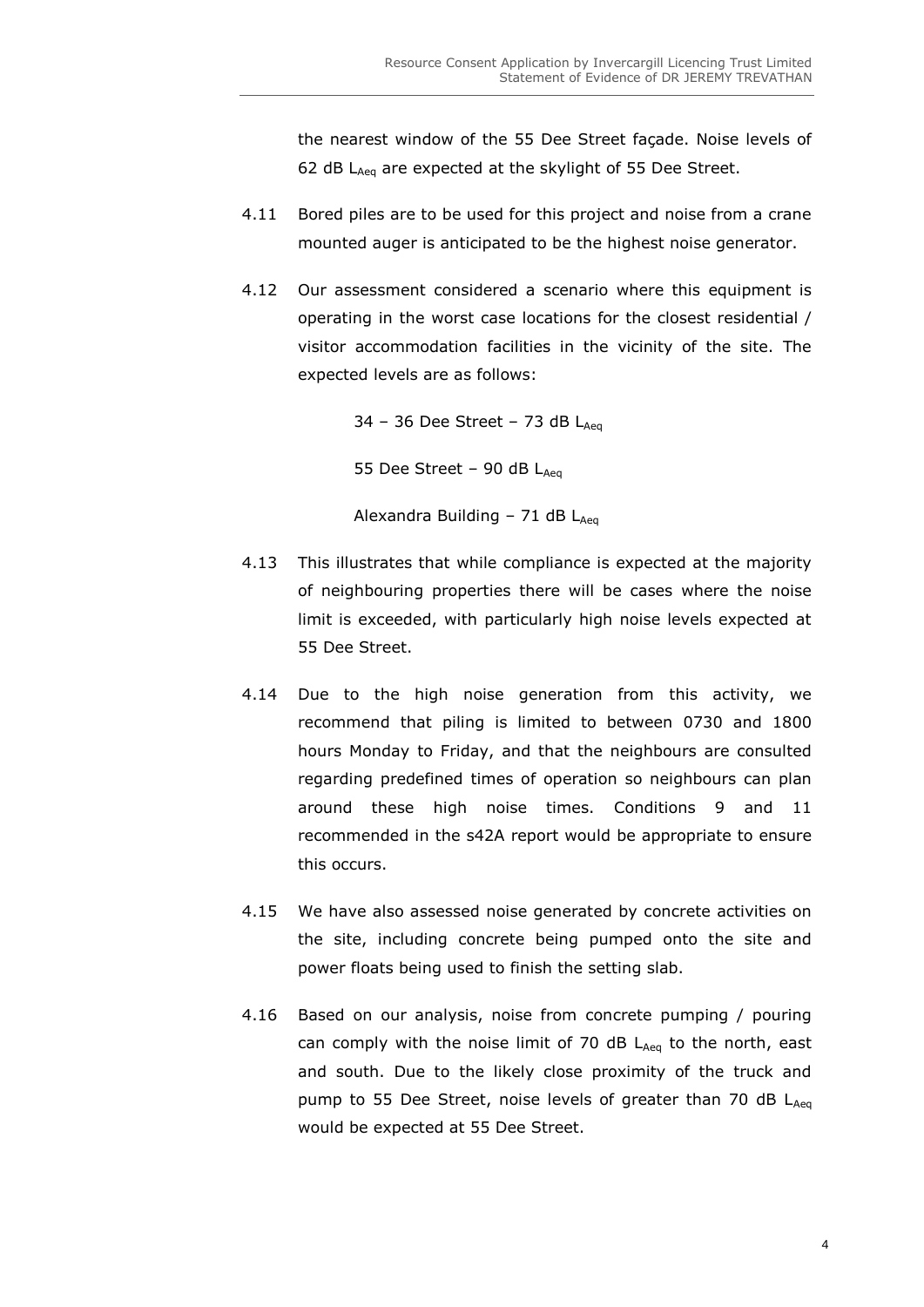- 4.17 I recommend that concrete pouring only occurs between 0730 and 1800 hours Monday to Friday, and that the neighbours at 55 Dee Street are advised of predefined operating times so they can plan around them. Conditions 9 and 11 recommended in the s42A report would be appropriate to ensure this occurs.
- 4.18 When a power float is being used at ground level and the site hoarding is installed as described above, compliance with a 70  $dB$  L<sub>Aeq</sub> limit is expected between the hours of 0730 to 1800 hours apart from a the solid facades of 55 Dee Street and 34 – 36 Esk Street when the concrete float is being used in close proximity.
- 4.19 Noise from a power float working on the upper levels of the building would also be less than 70 dB  $L_{Aeq}$  at the north, east and west neighbouring site boundaries. However, if concrete floats are to be used in close proximity to 55 Dee Street on the upper levels, noise levels may exceed 70 dB  $L_{Aeq}$ . If this is the case then additional localised screening should be considered. I recommend that an appropriate procedure is incorporated into a Construction Noise and Vibration Management Plan (CNMVP), as recommended by Condition 9 of the s42A report.
- 4.20 Based on a site entrance 10 metres from 55 Dee Street, noise associated with heavy vehicles will be in the order of 45 dB  $L_{Aeq}$ when received at this property, if there are two movements in a fifteen minute period. This is well below the 70 dB  $L_{Aea}$ construction noise limit.
- 4.21 I consider that the best approach with reducing noise effects from heavy vehicles is to adopt operational controls limiting arrival and departure times on site, discouraging vehicles idling on site for extended periods of time and limiting the use of reversing beepers. These measures should be outlined in the CNMVP (as recommended by Condition 9 of the s42A report).
- 4.22 I have considered what construction noise limits may be appropriate, and analysed the noise levels which are expected to be generated by all aspects of the construction process.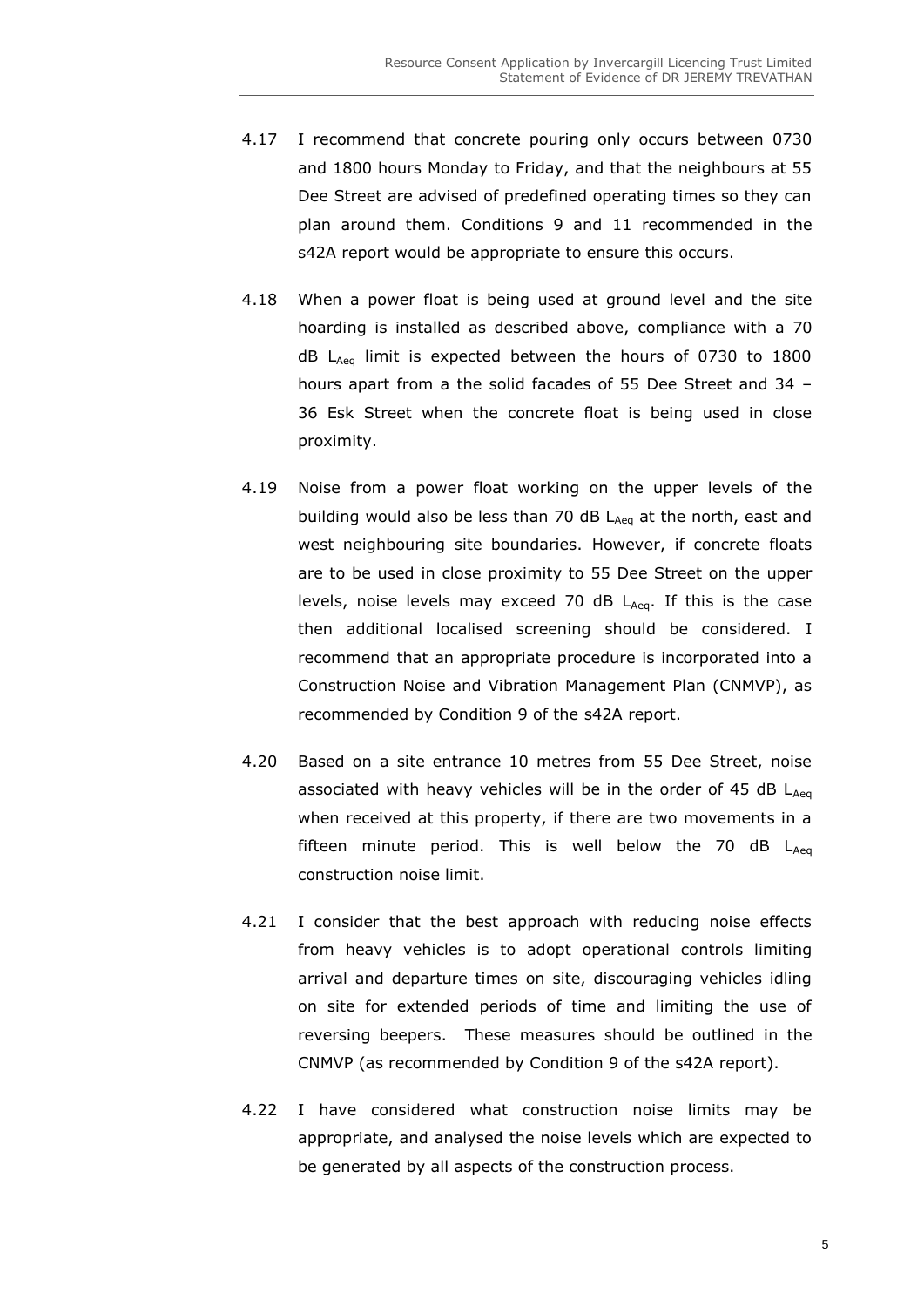- 4.23 Based on a review of the District Plan and New Zealand Standard NZS 6803:1999, I consider that as far as practicable, compliance with NZS 6803:1999 is appropriate and would result in reasonable and acceptable noise effects.
- 4.24 The key control is a 70 dB  $L_{Aeq}$  limit between 0730 and 1800 on weekdays and Saturdays at residential receivers and on all days at commercial receivers.
- 4.25 Where higher noise generating activities do not comply with these limits even with all practicable mitigation adopted, then managerial controls will be required to minimise the impact on neighbours. This will include limiting the hours on site where practical and consulting with neighbours to identify less intrusive times to undertake the high noise activities.
- 4.26 If these controls are adopted, then I consider that the noise effects will be acceptable. I note that these higher noise generating activities will not consistently occur at the same location on site, or for the duration of the construction programme. In the context of this constrained urban site noise associated with demolition and construction will inevitably be high at times.
- 4.27 I note that the properties next to the site, at 55 Dee Street and 34-36 Esk Street, have solid concrete block walls which face onto the site. Even if high noise levels are generated in these locations, the solid façades will be effective in reducing construction noise received within these buildings.
- 4.28 In summary, there are some aspects of the demolition and construction which are expected to exceed the long-term noise limits set out in NZS 6803:1999. However, this is due to the constrained urban nature of the site. Where physical mitigation is not practical to reduce noise levels, I consider that with appropriate controls on the timing of high noise activities and consultation with neighbours, noise effects will be acceptable, and noise will not be unreasonable.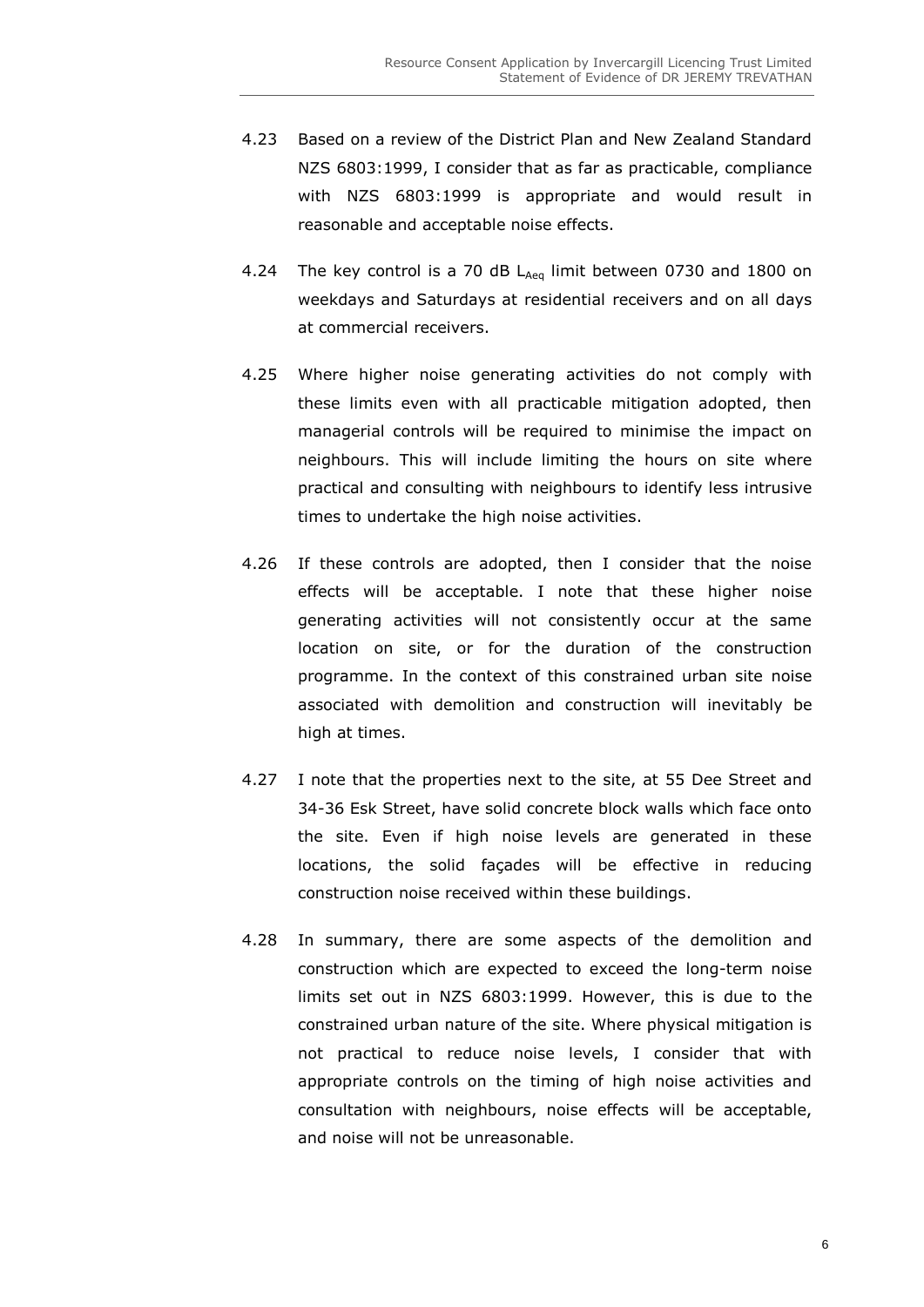4.29 With regard to vibration, I note that vibration is perceptible at levels significantly lower than those required to cause building damage and so will be noticed in adjoining buildings from time to time. The consultation with neighbours and timing of activities discussed above will reduce the effect of this vibration.

### **5 COMMENTS ON SUBMISSIONS**

- 5.1 5 submissions mention noise among other concerns. Specific concerns of submitters include:
	- General demolition and construction noise levels.
	- Vibration from demolition and construction, including the potential for structural damage to 55 Dee Street.
	- Noise during future operation of the hotel for entertainment events.
	- Noise associated with the electrical transformer.
	- The effects of loud noise from demolition and construction on live broadcasts and recordings for the Southland Community Broadcasters Charitable Trust Inc. (Radio Southland).
- 5.2 Noise associated with demolition and construction has been discussed in some detail in the preceding sections.
- 5.3 The submitters at 55 Dee Street have raised concern regarding noise from the operation of the hotel during entertainment events and noise from the electrical transformer.
- 5.4 I note that the applicant has volunteered a condition stating that operational noise from the site shall comply with the District Plan noise limits. This includes noise from entertainment events and the transformer.
- 5.5 I have reviewed the spaces within the development which are likely to accommodate functions and consider compliance with the District Plan limits practical for the following reasons.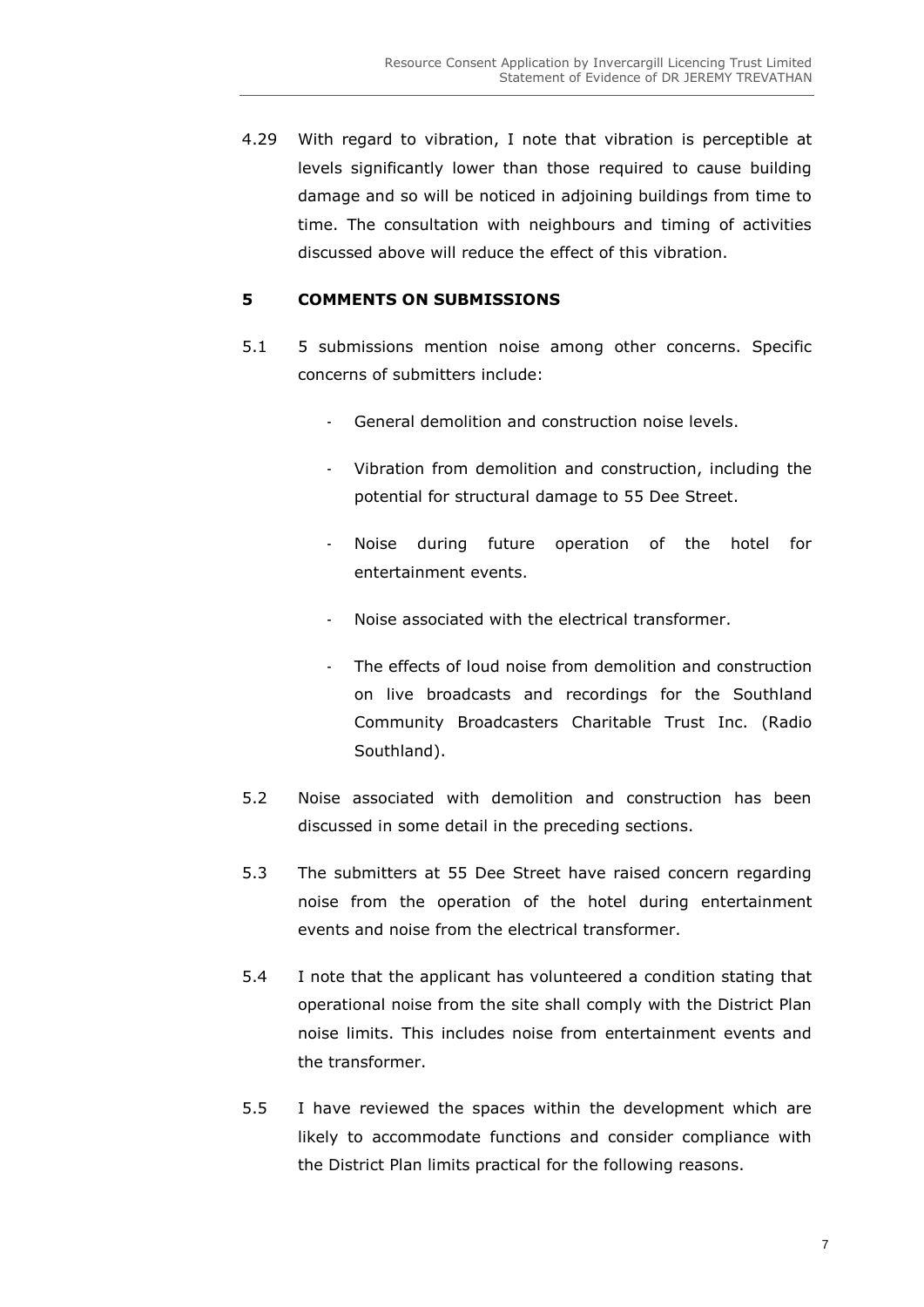- 5.6 The hotel incorporates bar, café and restaurant spaces on the ground floor, oriented towards Don Street. There is also a conference room and private dining space on level 1. On level 7 there is an event space which includes a semi-enclosed outdoor terrace.
- 5.7 As the key entertainment spaces are oriented towards Don Street, and not 55 Dee Street, due to the inherent screening provided I expect that noise from the food and beverage spaces will comply with the District Plan limits by some margin at 55 Dee Street.
- 5.8 The outdoor terrace on level 7 is enclosed to the south (towards 55 Dee Street), and partially to the east. It is also located 40 metres from the boundary. Given the orientation, setback and relatively lenient District Plan Business night time limit of 50 dB  $L_{Aeq}$  in this area, I consider that noise from typical functions in this space would comply with this limit without any specific controls.
- 5.9 However, if high level amplified music will occur in this space, then external doors to the exterior terrace may need to remain closed after 2200 hours to achieve the District Plan night time limit.
- 5.10 I understand that the design of the substation has not been finalised, although the intent is to locate transformers within a concrete bunker adjoining the boundary with 55 Dee Street. I also understand that natural ventilation is expected to be sufficient and forced air ventilation fans will not be required.
- 5.11 On this basis, I consider that it will be realistic to comply with both the daytime and night time noise limits in this location.
- 5.12 When submitting in support of the application, Radio Southland has raised concern that noise from construction works may affect live broadcasts and recordings on their premises.
- 5.13 The Radio Southland building appears to be located in the order of 30 metres south of the site and will have some screening from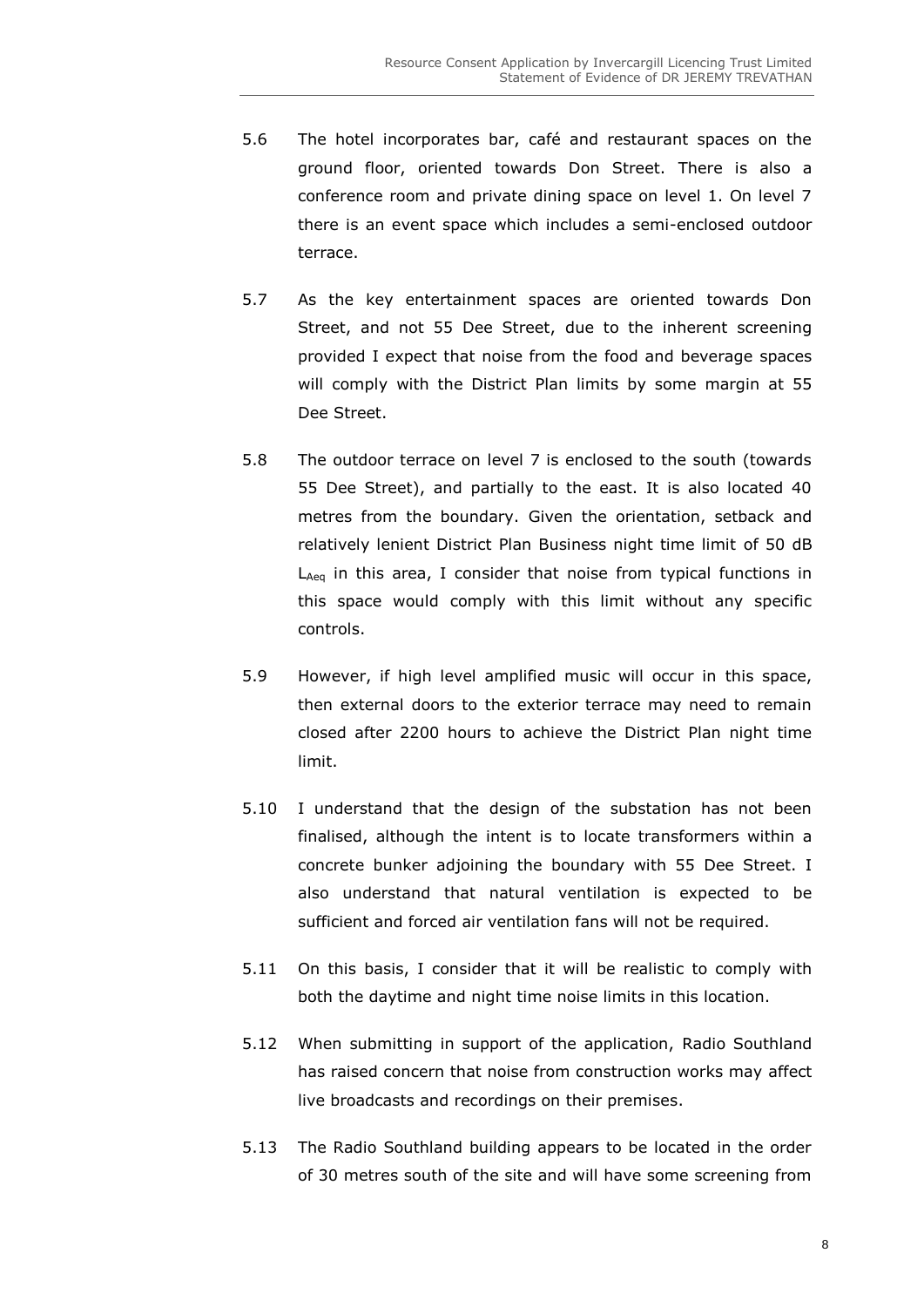the intermediate buildings at 43 – 55 Dee Street. The areas where live broadcasts and recordings take place are likely to already include some level of sound insulation to control noise break-in from Dee Street. Therefore it may be relatively unlikely that construction noise causes significant disruption.

- 5.14 Radio Southland has requested that they are notified before any high noise activities so that broadcasting activities can be rescheduled. Notwithstanding the above, I consider that this would be a reasonable approach.
- 5.15 NZTA have requested a condition that any noise sensitive rooms in the development are designed to achieve an indoor design sound level of 40 dB  $L_{Aea (24 hr)}$ . As the development is high quality and intended to achieve a 4.5 star rating, this indoor design sound level will likely be inherently met by the hotel design. Notwithstanding this, I am aware that NZTA have subsequently confirmed that the proposed condition referring to sound levels complying with rule 3.13.9 of the Proposed Invercargill District Plan satisfies its concerns regarding internal noise. Condition 15 recommended in the s42A report is therefore appropriate.

#### **6 COUNCIL'S PLANNER'S REPORT**

- 6.1 Tim Joll of Planz Consultants Ltd has prepared the s42A report on behalf of Invercargill City Council.
- 6.2 Mr Joll discusses the noise effects rising from demolition and construction on the site, and agrees with the intent of the conditions proposed by the applicant regarding the management of noise. I generally agree with Mr Joll's conclusions relating to noise, including the statement that *"these effects would likely arise with any proposed redevelopment of the site and are not unique to this proposal".*
- 6.3 The concerns of the Southland Community Broadcasters Charitable trust regarding interference from demolition or construction noise on their broadcasts have been noted by Mr Joll. I have discussed this in more detail earlier in my evidence.